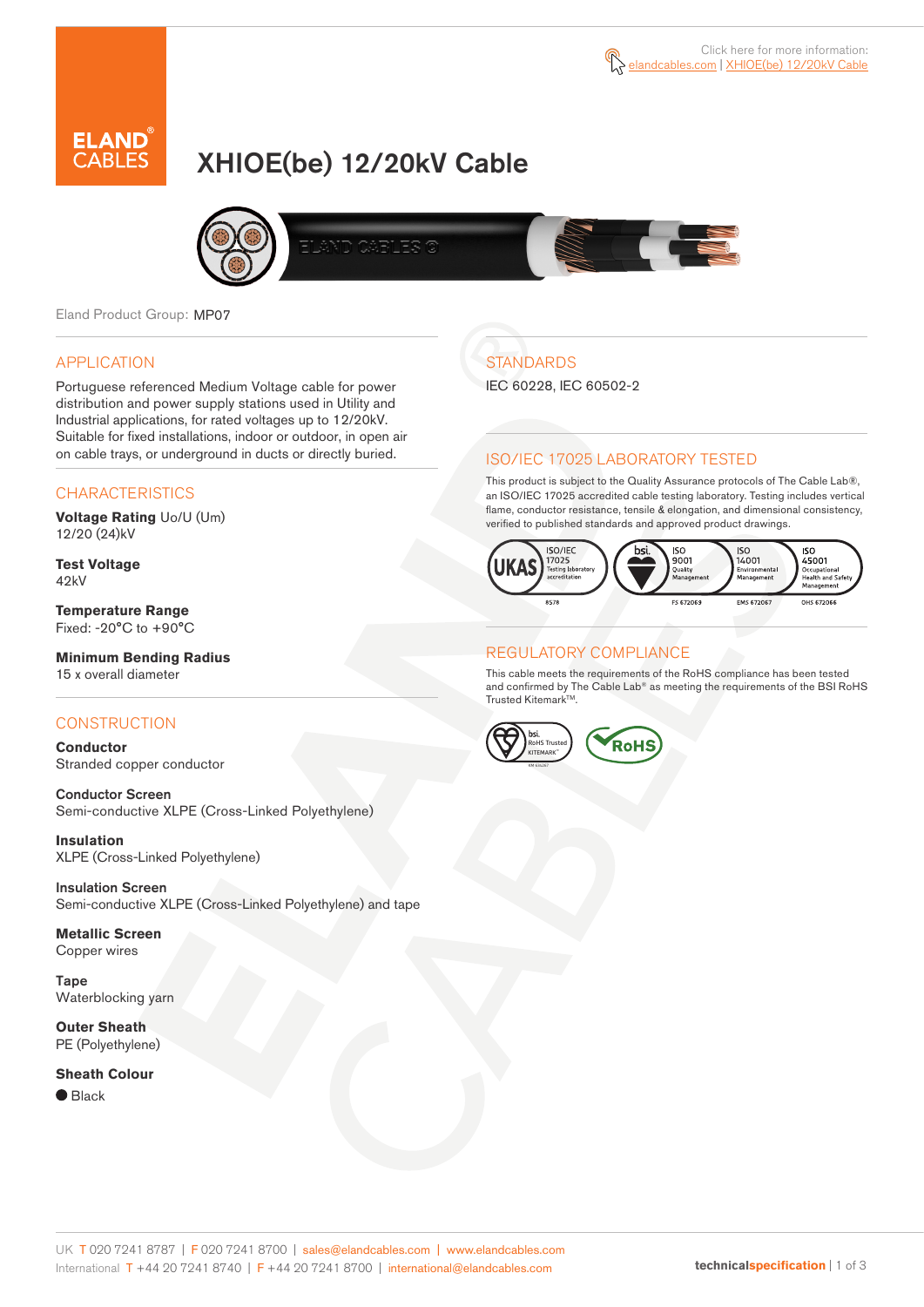### DIMENSIONS

| ELAND PART NO. | NO. OF<br>CORES | <b>CONDUCTOR NOMINAL</b><br>CROSS SECTIONAL AREA<br>mm <sup>2</sup> | NOMINAL DIAMETER<br><b>OVER INSULATION</b><br>mm | <b>NOMINAL</b><br><b>OVERALL DIAMETER</b><br>mm | <b>NOMINAL</b><br>WEIGHT<br>kg/km |
|----------------|-----------------|---------------------------------------------------------------------|--------------------------------------------------|-------------------------------------------------|-----------------------------------|
| MP0720K01035   | 1               | 35                                                                  | 20.0                                             | 27.5                                            | 1025                              |
| MP0720K01050   | $\mathbf{1}$    | 50                                                                  | 21.0                                             | 29.0                                            | 1170                              |
| MP0720K01070   | 1               | 70                                                                  | 23.0                                             | 31.0                                            | 1425                              |
| MP0720K01095   | $\mathbf{1}$    | 95                                                                  | 24.5                                             | 32.5                                            | 1705                              |
| MP0720K01120   | 1               | 120                                                                 | 26.5                                             | 34.5                                            | 2000                              |
| MP0720K01150   | $\mathbf{1}$    | 150                                                                 | 27.5                                             | 35.5                                            | 2270                              |
| MP0720K01185   | $\mathbf{1}$    | 185                                                                 | 28.5                                             | 37.0                                            | 2660                              |
| MP0720K01240   | $\mathbf{1}$    | 240                                                                 | 31.5                                             | 39.5                                            | 3250                              |
| MP0720K01300   | 1               | 300                                                                 | 34.0                                             | 42.5                                            | 3920                              |
| MP0720K01400   | $\mathbf{1}$    | 400                                                                 | 37.0                                             | 45.5                                            | 4880                              |
| MP0720K01500   | 1               | 500                                                                 | 40.0                                             | 49.0                                            | 5855                              |
| MP0720K01630   | $\mathbf{1}$    | 630                                                                 | 46.0                                             | 52.5                                            | 7510                              |
| MP0720K03035   | 3               | 35                                                                  | 20.0                                             | 56.0                                            | 3950                              |
| MP0720K03050   | 3               | 50                                                                  | 21.0                                             | 59.0                                            | 4525                              |
| MP0720K03070   | 3               | 70                                                                  | 23.0                                             | 63.0                                            | 5470                              |
| MP0720K03095   | 3               | 95                                                                  | 24.5                                             | 67.0                                            | 6485                              |
| MP0720K03120   | 3               | 120                                                                 | 26.5                                             | 70.5                                            | 7480                              |
| MP0720K03150   | 3               | 150                                                                 | 27.5                                             | 73.5                                            | 8465                              |
| MP0720K03185   | 3               | 185                                                                 | 28.5                                             | 76.5                                            | 9775                              |
| MP0720K03240   | 3               | 240                                                                 | 31.5                                             | 82.5                                            | 11930                             |
| MP0720K03300   | 3               | 300                                                                 | 34.0                                             | 88.5                                            | 14270                             |
| MP0720K03400   | 3               | 400                                                                 | 37.0                                             | 95.5                                            | 17600                             |

### ELECTRICAL CHARACTERISTICS

| NO. OF<br>CORES | CONDUCTOR NOMINAL<br><b>CROSS SECTIONAL</b><br><b>AREA</b> | CONDUCTOR MAXIMUM<br><b>SHORT CIRCUIT</b><br><b>CURRENT T=1S</b> | CONDUCTOR DC<br>RESISTANCE AT 20°C<br>ohm/km | <b>INDUCTANCE</b><br>mH/km | CAPACITANCE<br>uF/km | <b>CURRENT CARRYING CAPACITY</b><br>Amps |               |
|-----------------|------------------------------------------------------------|------------------------------------------------------------------|----------------------------------------------|----------------------------|----------------------|------------------------------------------|---------------|
|                 | mm <sup>2</sup>                                            | kA                                                               |                                              |                            |                      | In Air                                   | <b>Buried</b> |
|                 | 35                                                         | 5.0                                                              | 0.5240                                       | 0.44                       | 0.20                 | 197                                      | 191           |
|                 | 50                                                         | 7.5                                                              | 0.3870                                       | 0.42                       | 0.21                 | 236                                      | 226           |
|                 | 70                                                         | 10.0                                                             | 0.2680                                       | 0.40                       | 0.24                 | 295                                      | 277           |
|                 | 95                                                         | 13.6                                                             | 0.1930                                       | 0.38                       | 0.27                 | 359                                      | 333           |
|                 | 120                                                        | 17.2                                                             | 0.1530                                       | 0.36                       | 0.29                 | 416                                      | 379           |
|                 | 150                                                        | 21.5                                                             | 0.1240                                       | 0.35                       | 0.31                 | 471                                      | 425           |
|                 | 185                                                        | 26.5                                                             | 0.0991                                       | 0.34                       | 0.33                 | 537                                      | 479           |
|                 | 240                                                        | 34.3                                                             | 0.0754                                       | 0.33                       | 0.38                 | 639                                      | 558           |
|                 | 300                                                        | 42.9                                                             | 0.0601                                       | 0.32                       | 0.42                 | 738                                      | 632           |
|                 | 400                                                        | 57.2                                                             | 0.0470                                       | 0.30                       | 0.46                 | 858                                      | 720           |
|                 | 500                                                        | 71.5                                                             | 0.0366                                       | 0.29                       | 0.51                 | 993                                      | 817           |
|                 | 630                                                        | 90.1                                                             | 0.0283                                       | 0.29                       | 0.56                 | 1 1 4 3                                  | 922           |
| 3               | 35                                                         | 5.0                                                              | 0.5240                                       | 0.43                       | 0.17                 | 170                                      | 175           |
| 3               | 50                                                         | 7.5                                                              | 0.3870                                       | 0.41                       | 0.19                 | 204                                      | 209           |
| 3               | 70                                                         | 10.0                                                             | 0.2680                                       | 0.37                       | 0.21                 | 253                                      | 256           |
| 3               | 95                                                         | 13.6                                                             | 0.1930                                       | 0.36                       | 0.23                 | 304                                      | 303           |
| 3               | 120                                                        | 17.2                                                             | 0.1530                                       | 0.34                       | 0.25                 | 351                                      | 345           |

The information contained within this datasheet is for guidance only and is subject to change without notice or liability. All the information is provided in good faith and is believed to be correct at the time of publication. When selecting cable accessories, please note that actual cable dimensions may vary due to manufacturing tolerances.